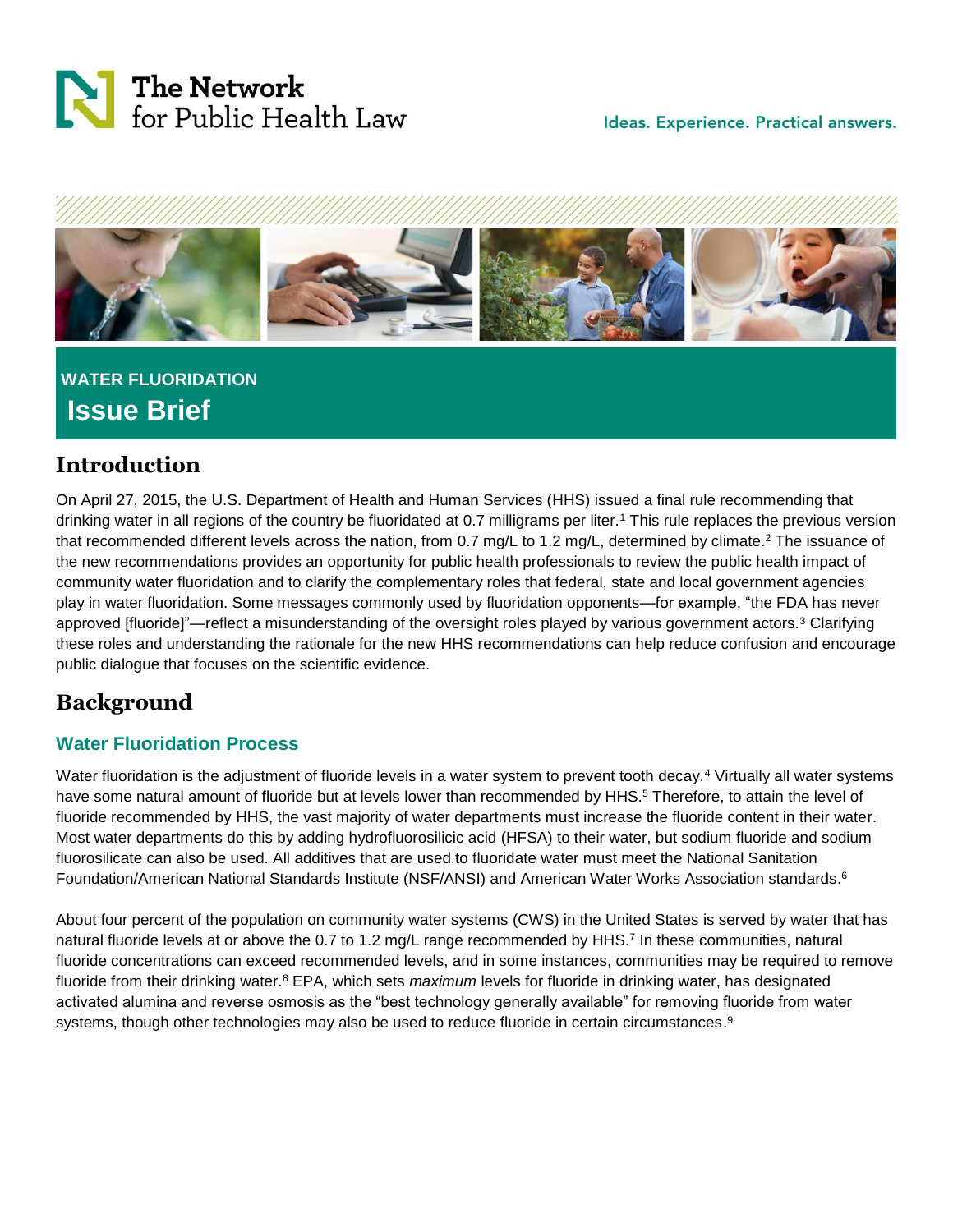#### **Public Health Impact of Water Fluoridation**

Community water fluoridation has been hailed by the Centers for Disease Control and Prevention (CDC) as one of ten "great public health achievements" of the Twentieth Century. <sup>10</sup> In 1945, Grand Rapids, Michigan became the first city in the world to fluoridate its water.<sup>11</sup> Fluoridation spread quickly, and by 1975, almost 50 percent<sup>12</sup> of people in the United States received water with fluoride at or above the recommended levels.<sup>13</sup> Since that time, the percentage of people receiving water with fluoride concentrations at or above the recommended range in the U.S. has continued to grow: increasing among individuals on CWS to 65 percent in 2000 and to 75 percent in 2012.<sup>14</sup>

As water fluoridation spread, oral health in the U.S. improved dramatically. Early studies comparing cities with fluoridated water to non-fluoridated cities found that community water fluoridation reduced dental caries among children by 50 to 70 percent.<sup>15</sup> More recent studies reflect the increased use of fluoride toothpaste and other dental care in non-fluoridated communities, but still find that water fluoridation reduces the risk of dental caries by about 25 percent.<sup>16</sup> Moreover, because fluoridated water diffuses into non-fluoridated communities through processed foods and bottled beverages, many studies may actually underestimate the benefits of water fluoridation.<sup>17</sup> A study published in 2013 found that adults who resided for more than 75 percent of their lifetimes in fluoridated communities had significantly lower rates of tooth decay than adults who had resided less than 25 percent of their lives in such communities. <sup>18</sup> One of the study's coauthors said the research "means that more people benefit from water fluoridation than previously thought."<sup>19</sup> Poorer and minority children may disproportionately benefit from water fluoridation because they are less likely to have access to other preventive dental care.

Water fluoridation is also the most cost-effective method for preventing dental caries. A recent study that modeled a variety of interventions for preventing early childhood caries (ECC) in New York found that water fluoridation had the greatest potential for saving money among a range of strategies that were tested for young children receiving Medicaid.<sup>20</sup> The CDC estimates that, on average, a dollar spent fluoridating water saves \$38 in dental costs.<sup>21</sup> Water fluoridation has generally been found to be cost saving even for smaller communities, which have higher per capita fluoridation costs.<sup>22</sup>

Despite the contribution of community water fluoridation to oral health, tooth decay remains a public health problem in the United States. Over 90 percent of adults in the U.S. have had dental caries, and 21 percent of children aged 6 to 11 have had caries in their permanent teeth.<sup>23</sup> In a poll conducted in September 2013, 33 percent of adults said that either they or a family member had a toothache or another problem with their teeth or gums "that needs to be addressed."<sup>24</sup> The fluoridation savings that CDC's research identified are especially noteworthy given the short- and long-term costs associated with dental treatments. For example, Americans spent \$111 billion on dental care in 2012, and the lifetime cost of treating one decayed molar can be as much as \$6,105.<sup>25</sup> Left untreated, tooth decay can result in extreme pain and edentulism (loss of one's teeth).<sup>26</sup> Edentulism is associated with a variety of adverse health outcomes, including poorer nutrition, and may aggravate or increase the risk of other chronic conditions.<sup>27</sup>

The CDC and ADA both consider water fluoridation to be safe,<sup>28</sup> but it is associated with an increased prevalence of dental fluorosis.<sup>29</sup> Dental fluorosis results from exposing developing teeth to excess fluoride—typically, this means exposure between ages 0 and 8.<sup>30</sup> In its mild forms, fluorosis is a cosmetic condition, characterized by white spots on tooth surfaces. Nearly all dental fluorosis in the United States is very mild to mild.<sup>31</sup> Very mild to mild fluorosis has been associated with lower rates of tooth decay, $32$  and is often not noticeable, $33$  though it may cause cosmetic concerns for some individuals.<sup>34</sup> Mild forms of fluorosis do not cause pain or affect the health or function of teeth.<sup>35</sup>

Among individuals aged 6 to 49 in the United States, less than three percent have moderate or severe forms of fluorosis.<sup>36</sup> Severe fluorosis is characterized by pitting of the tooth enamel and may increase individuals' risk of dental caries.<sup>37</sup> Severe fluorosis is very rare among individuals whose water is optimally fluoridated and who are not exposed to other risk factors, such as fluoride supplements. In fact, according to the National Research Council, even at 2 mg/L (i.e. almost 3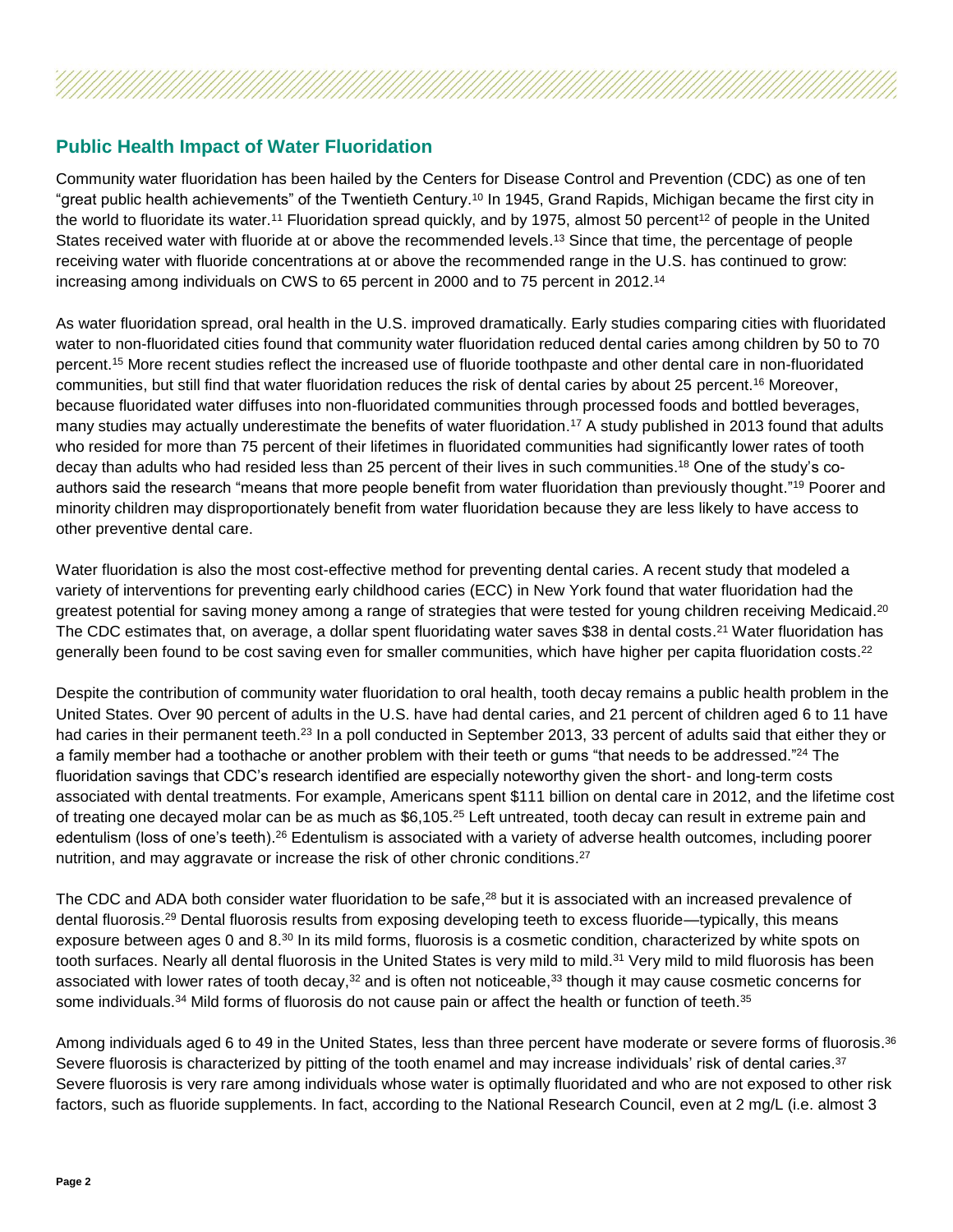times the concentration now recommended by HHS), "the prevalence of severe fluorosis is very low (near zero)."<sup>38</sup> Moreover, a 2014 study of 4,584 school-aged children in North Carolina concluded that tooth decay "is a much bigger public health concern than enamel fluorosis. The prevalence of fluorosis is less than caries, and it had no impact on the [oral health-related quality of life] of children or their families." 39

Because of its safety and health benefits, community water fluoridation remains a public health priority. Recognizing this need, the Healthy People initiative, a collaboration of federal agencies setting science-based objectives to improve the nation's health, aims to increase the percentage of the US population that is served by CWS and receives optimally fluoridated water to 80 percent by 2020.<sup>40</sup>

### **Legal Framework Governing Water Fluoridation**

State and local governments are responsible for deciding whether to fluoridate public water systems. The federal government plays a complementary role by setting maximum limits for fluoride in drinking water and issuing voluntary recommendations on optimal fluoridation levels.<sup>41</sup> Although the CDC endorses the safety and effectiveness of fluoridated water, neither the CDC nor other federal agencies require states or communities to fluoridate their water.<sup>42</sup> Through the Food and Drug Administration (FDA), the federal governmental also provides advisory opinions on fluoride's health effects and regulates the maximum amount of fluoride that can be in bottled water and the labeling related to that fluoride. There is, in short, no federal mandate to fluoridate water, and the main regulatory role of the federal government is to make sure naturally-occurring fluoride levels in drinking water are not too high.

#### **State and Local Role**

States' authority to fluoridate community water is based on their inherent authority to protect public health and safety. This authority, also known as states' "police power," was reserved to the states by the Tenth Amendment.<sup>43</sup> States may exercise this authority directly or delegate it to subsidiary, local governments. <sup>44</sup> State delegations of police power can be very broad: for example, a city's authority to fluoridate its water may be inferred from its broader authority to protect the health and welfare of its inhabitants. 45

In the case of community water fluoridation, most states have delegated their authority to local governments, and, therefore, the decision to fluoridate CWS is usually made at the county, township or municipal level. Of the over 280 million Americans whose homes are connected to CWS, just over 210 million (75 percent) receive water that is fluoridated to the optimal level.<sup>46</sup> Forty-four of the 50 largest cities in the United States supply fluoridated water to their residents, and that proportion should increase soon as San Jose, California prepares to implement a policy to fluoridate its drinking water over the next several years.<sup>47</sup> Portland, Oregon, which recently voted against fluoridation, is the largest city not to fluoridate.

Thirteen states have passed statutes or issued regulations setting statewide fluoridation requirements.<sup>48</sup> Even in these states, however, some local governments retain control over fluoridation due to exemptions in the state laws. Nine of the 13 states, for example, exempt communities under a certain size, though there is considerable variation among these states as to the population thresholds that are covered.<sup>49</sup> Nevada's requirement, for example, only applies to counties with at least 700,000 people and to water systems that serve at least 100,000 people. <sup>50</sup> South Dakota's, by contrast, applies to all communities with 500 or more people.<sup>51</sup> Other states provide exemptions based on lack of funding or on communities' affirmative decision to opt out of the requirement. 52

Perhaps because of these exemptions, some of these 13 states still have relatively low fluoridation coverage: Louisiana, for example, whose statute contains size and funding exemptions as well as an opt-out provision, ranked  $45<sup>th</sup>$ , with only 43 percent of its CWS population receiving fluoridated water in 2012; California, whose statute also contained size and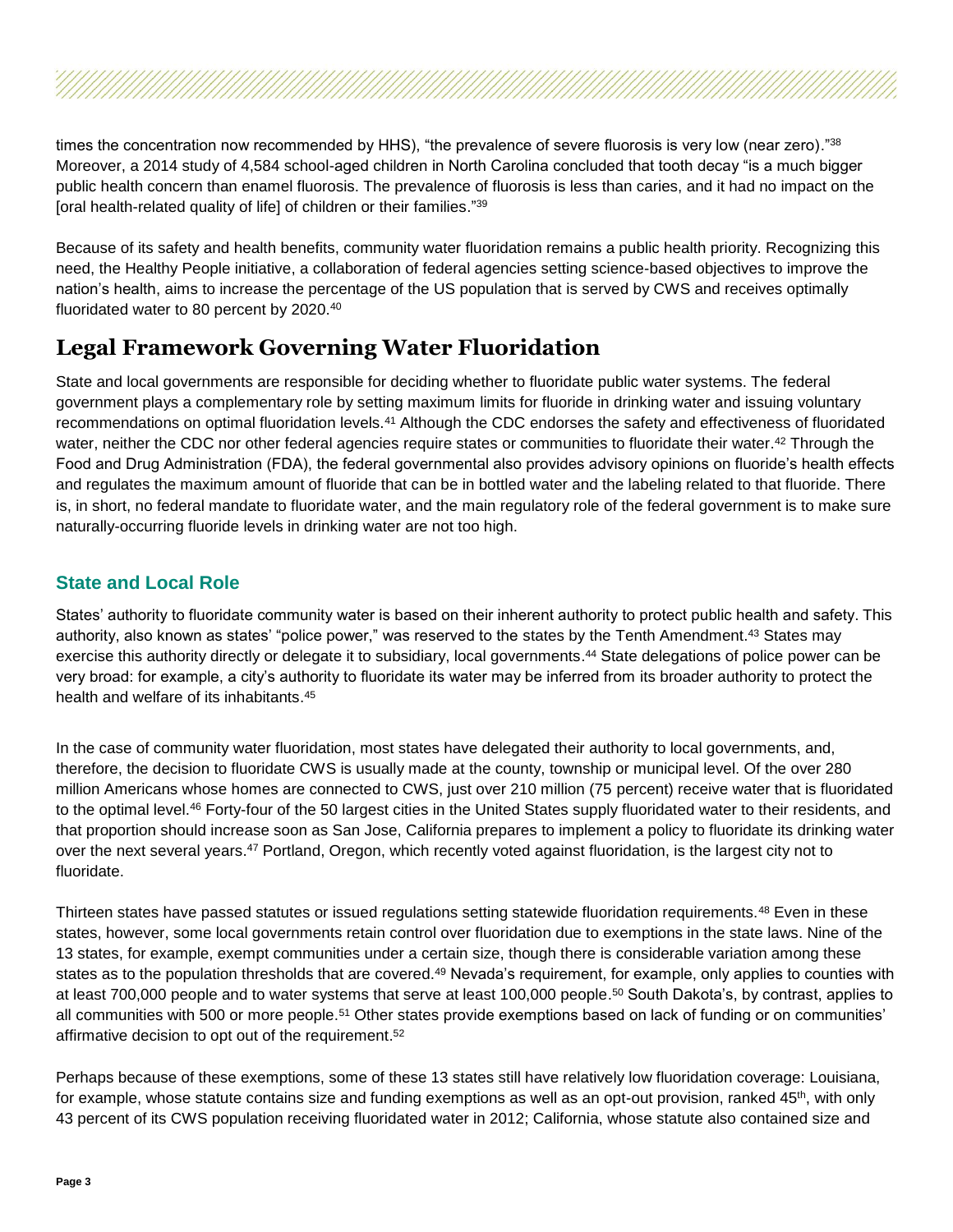funding exemptions but no opt-out provision, ranked 34<sup>th</sup>, with 64 percent of its CWS population receiving fluoridated water. On the other hand, five of these 13 states ranked in the top 10 for fluoridation rates in 2012: Kentucky (99.9 percent) ranked first; Minnesota (98.8 percent) ranked second; Illinois (98.5 percent) ranked third; Georgia (96.3 percent) ranked sixth; and South Dakota (93.6 percent) ranked tenth.<sup>53</sup>

The wide variation in state and local laws is matched by wide variation in fluoridation coverage across states. As Figure 1 illustrates, by 2012, 21<sup>54</sup> states and the District of Columbia met or exceeded the Healthy People 2020 national fluoridation objective of 80 percent for individuals on CWS. There were also, however, 14 states with fluoridation coverage under 60 percent, five of which provide optimal fluoride to less than 40 percent of the population on community water systems. The low coverage of fluoridation in these states highlights a promising public health opportunity.



Overcoming political opposition to fluoridation will likely be challenging, however. Fluoridation opponents have adopted a variety of techniques that can create confusion among the public and impede laws promoting fluoridation. In New Jersey, which has the second lowest rate of fluoridation in the country, health advocates have also faced opposition from the New Jersey Utilities Association. New Jersey water utilities have made it difficult for many communities to fluoridate their own water systems because the utilities, which typically serve several communities, often require all the communities to approve fluoridation rather than allowing individual communities to decide for themselves. 55

#### **Federal Role in Water Fluoridation**

The federal government does not mandate water fluoridation, but it is responsible for making sure that levels of fluoride are not too high in CWS or in bottled water. EPA sets maximum levels for fluoride concentration allowed in CWS and can regulate which additives can be used to fluoridate water systems. FDA regulates fluoride in bottled water but has no authority to regulate CWS. HHS issues voluntary recommendations on optimal fluoridation levels for preventing tooth decay; HHS's role and rationale for its recommendations will be discussed in the final section of this Issue Brief.

#### **EPA**

Under the Safe Drinking Water Act of 1974, the U.S. Environmental Protection Agency (EPA) is responsible for ensuring water safety.<sup>56</sup> EPA ensures water safety by setting a maximum allowable fluoride concentration for CWS. The current maximum level allowed by EPA is 4 mg/L, but this standard is under review.<sup>57</sup> EPA also has set a secondary maximum contaminant level (SMCL) for fluoride of 2 mg/L to reduce the incidence of dental fluorosis.<sup>58</sup> Water systems that exceed the SMCL must inform their customers about the risk of dental fluorosis for children. They must also recommend that children under nine years old use alternative sources of drinking water and that caregivers consult with a dental professional on how to reduce total fluoride exposure.<sup>59</sup> As of 1992, about 1.6 million people in the United States received water that had natural fluoride concentrations above 2 mg/L.<sup>60</sup>

In addition to setting maximum fluoride concentrations in drinking water, EPA can also regulate which additives can be used to fluoridate CWS. In 2013, EPA responded to a petition seeking to prohibit public water systems from using HSFA,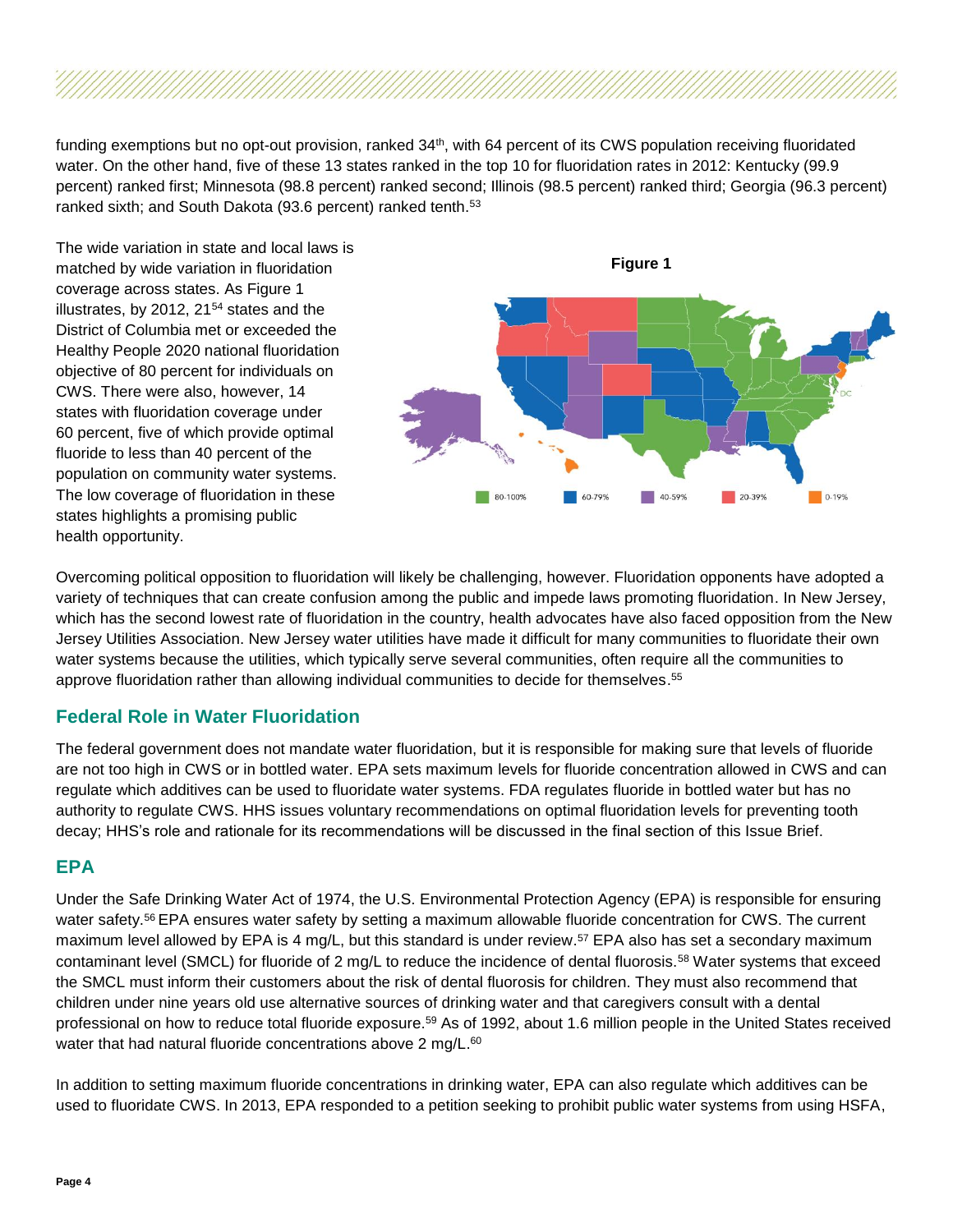which is the most common additive currently used to fluoridate water and is much less expensive than alternatives. A prohibition on HSFA, therefore, could have prompted many communities to consider stopping fluoridation of their water systems. The petition raised concern that HFSA contained arsenic and lead, but EPA's review rejected this claim because the evidence presented by the petitioner did "not adequately support a conclusion that HFSA, when used as a fluoridation agent, presents or will present an unreasonable risk to health or the environment." <sup>61</sup> In denying the petition, EPA also noted that the petitioners conflated annual risks with lifetime risks and, therefore, overestimated the cancer risks of HSFA by 70 times.<sup>62</sup> The scientist whose estimate the petition was based on later acknowledged his mistake.<sup>63</sup>

#### **FDA**

FDA sets maximum levels for fluoride in bottled water. FDA's limits vary according to whether the water is 1) imported or packaged in the U.S. and 2) has been fortified with additional fluoride. For imported water, FDA has set a maximum fluoride concentration of 1.4 mg/L for naturally fluoridated water and 0.8 mg/L for water with added fluoride. For water packaged in the U.S., FDA regulations set maximum fluoride levels according to the average ambient temperature of the region in which the bottled water is sold. In colder climates, bottled water may contain higher concentrations of fluoride under the theory that people drink less water when it is cold. As the next section discusses, recent studies suggest this is no longer true. FDA may, therefore, revise its fluoride regulations.

FDA also regulates labeling on bottled water. In 2006, FDA approved a request allowing marketers of bottled water with fluoride levels of more than 0.6 mg./L and no more than 1.0 mg./L to include language on their labels noting that consuming fluoridated water "may reduce the risk" of tooth decay.<sup>64</sup> More recently, FDA wrote a letter to California to oppose a move by state officials that could have required products containing fluoride to bear a label warning that the "product contains a chemical known to the State of California to cause cancer." <sup>65</sup> The FDA letter noted that "available data do not support a conclusion that exposure to fluoride in FDA-regulated products causes cancer."<sup>66</sup> The letter also stated that adding a cancer warning on FDA-regulated products that contain fluoride "would misbrand these products in violation of the Federal Food, Drug, and Cosmetic Act (FD&C Act) and, therefore, would be preempted."<sup>67</sup>

The fact that FDA does not regulate CWS may cause confusion for some Americans. Legislation and ballot initiatives have been proposed in some states and communities that would require FDA to approve any agent that is added to a CWS within the state or community. If passed, these initiatives would make it impossible to fluoridate the water systems since FDA does not have authority to approve fluoride in CWS. As noted earlier, the safety of water system additives is assured by the NSF/ANSI standards and the EPA's oversight.

#### **Rationale for New HHS Recommendations**

HHS recommends the fluoride level at which CWS should be fluoridated. As previously noted, these recommendations are voluntary, and the decision as to whether a community fluoridates is made at the state or local level.

In 1962, the U.S. Public Health Service, a part of HHS, recommended that each CWS be fluoridated at a specific level between 0.7 and 1.2 mg/L, depending on that community's ambient air temperature. At that time, evidence suggested that children who lived in warmer climates consumed more water.<sup>68</sup> Therefore, the Public Health Service recommended that fluoride concentration levels be set according to each region's annual average of maximum daily temperature. For example, the lower end of the range (at or just above 0.7 mg./L) was recommended for CWS in warmer climates such as Florida and Texas.<sup>69</sup>

On April 27, 2015, HHS finalized a recommendation it had first proposed in January 2011—namely, that all communities fluoridating their drinking water do so at a concentration of 0.7 mg/ $L^{70}$  Thus, under the new recommendations, fluoridation in the warmest communities would stay the same, while fluoridation in colder climates would be reduced.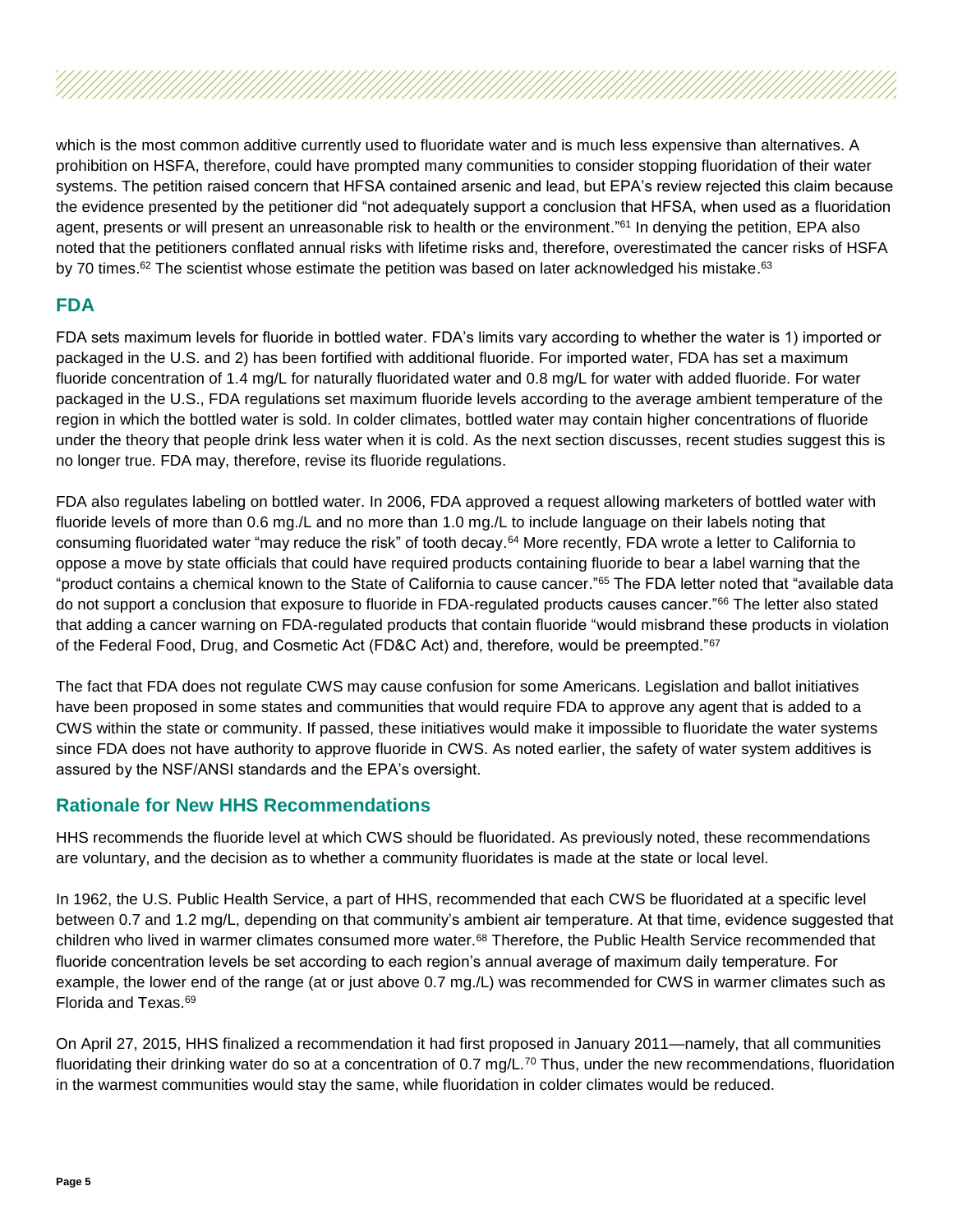The rationale for the new recommendations is twofold. First, recent studies indicate that water intake no longer varies by climate, a change that may be attributable to wider use of air conditioning.<sup>71</sup> Second, the increased use of fluoridated toothpaste, mouthwashes, and professionally applied varnishes and gels means that the higher concentrations of water fluoridation are no longer necessary to prevent tooth decay.<sup>72</sup> The new recommendations are intended to maximize dental health while minimizing dental fluorosis.

In November 2013, a CDC official estimated that roughly one-third of the U.S. communities that adjust the fluoride in their water systems (i.e., fluoridate) would need to lower it if they chose to meet HHS's new recommended level. Many CWS have already reduced their fluoride concentrations based on the preliminary 2011 recommendation, viewing the move as an opportunity to save money by purchasing lower quantities of fluoride additives.<sup>73</sup>

### **Conclusion**

Community water fluoridation has greatly improved oral health in the United States. Misinformation about how fluoride is regulated and about the safety and benefits of fluoridated water, however, continues to impede fluoridation efforts in many parts of the country. The issuance of the new HHS recommendations provides an opportunity for public health officials to clarify the complementary roles that federal, state, and local governments play in water fluoridation and to highlight the tremendous contribution that water fluoridation has made to public health.

#### **SUPPORTERS**

Robert Wood Johnson Foundation

**The Network for Public Health Law is a national initiative of the Robert Wood Johnson Foundation with direction and technical assistance by the Public Health Law Center at William Mitchell College of Law.** 

**This document was developed by Matthew Pierce when he was Associate Director of the Health Law & Justice Program at American University Washington College of Law with assistance from Matt Jacob, Director of Communications and Outreach at the Children's Dental Health Project. It was reviewed by William Maas, Clinical Professor, University of Maryland School of Dentistry, and Kathleen Hoke, Director, Network for Public Health Law — Eastern Region. The Network for Public Health Law provides information and technical assistance on issues related to public health. The legal information and assistance provided in this document does not constitute legal advice or legal representation. For legal advice, please consult specific legal counsel.**

- <sup>1</sup> U.S. Department of Health and Human Services. (2015, April 27). HHS issues final recommendation for community water fluoridation. Retrieved from [http://www.hhs.gov/news/press/2015pres/04/20150427a.html.](http://www.hhs.gov/news/press/2015pres/04/20150427a.html)
- <sup>2</sup> Id.; Public Health Service Recommendation for Fluoride Concentration in Drinking Water for Prevention of Dental Caries, 80 Fed. Reg. 24936 (2015, May 1) (to be codified at 21 C.F.R. pt. 355).
- <sup>3</sup> Wells, S. D. (2012, June 24). History of medicine fact #8: U.S. water fluoridation began in 1945 and continues today, despite the fact that the FDA has never approved it. *Natural News*. Retrieved from

[http://www.naturalnews.com/036280\\_history\\_water\\_fluoridation\\_FDA\\_approval.html##ixzz2jEfbI9Tz.](http://www.naturalnews.com/036280_history_water_fluoridation_FDA_approval.html)

- <sup>4</sup> Centers for Disease Control and Prevention. (2015, April 27). Community water fluoridation: fluoridation basics. Retrieved from [http://www.cdc.gov/FLUORIDATION/BASICS/INDEX.HTM.](http://www.cdc.gov/FLUORIDATION/BASICS/INDEX.HTM)
- <sup>5</sup> Tiemann, M. (2013, April 5). Fluoride in drinking water: a review of fluoridation and regulation issues, at 2. Retrieved from Congressional Research Service website [http://www.fas.org/sgp/crs/misc/RL33280.pdf.](http://www.fas.org/sgp/crs/misc/RL33280.pdf)
- <sup>6</sup> Centers for Disease Control and Prevention. (2014, December 22). Water fluoridation additives fact sheet. Retrieved from CDC website [http://www.cdc.gov/fluoridation/faqs/additives.htm.](http://www.cdc.gov/fluoridation/faqs/additives.htm)
- <sup>7</sup> K. Duchon, personal communication. (2013, December 9).
- <sup>8</sup> U.S. Environmental Protection Agency. (2011). Questions and answers on fluoride. Retrieved from EPA website [http://water.epa.gov/lawsregs/rulesregs/regulatingcontaminants/sixyearreview/upload/2011\\_Fluoride\\_QuestionsAnswers.pdf.](http://water.epa.gov/lawsregs/rulesregs/regulatingcontaminants/sixyearreview/upload/2011_Fluoride_QuestionsAnswers.pdf)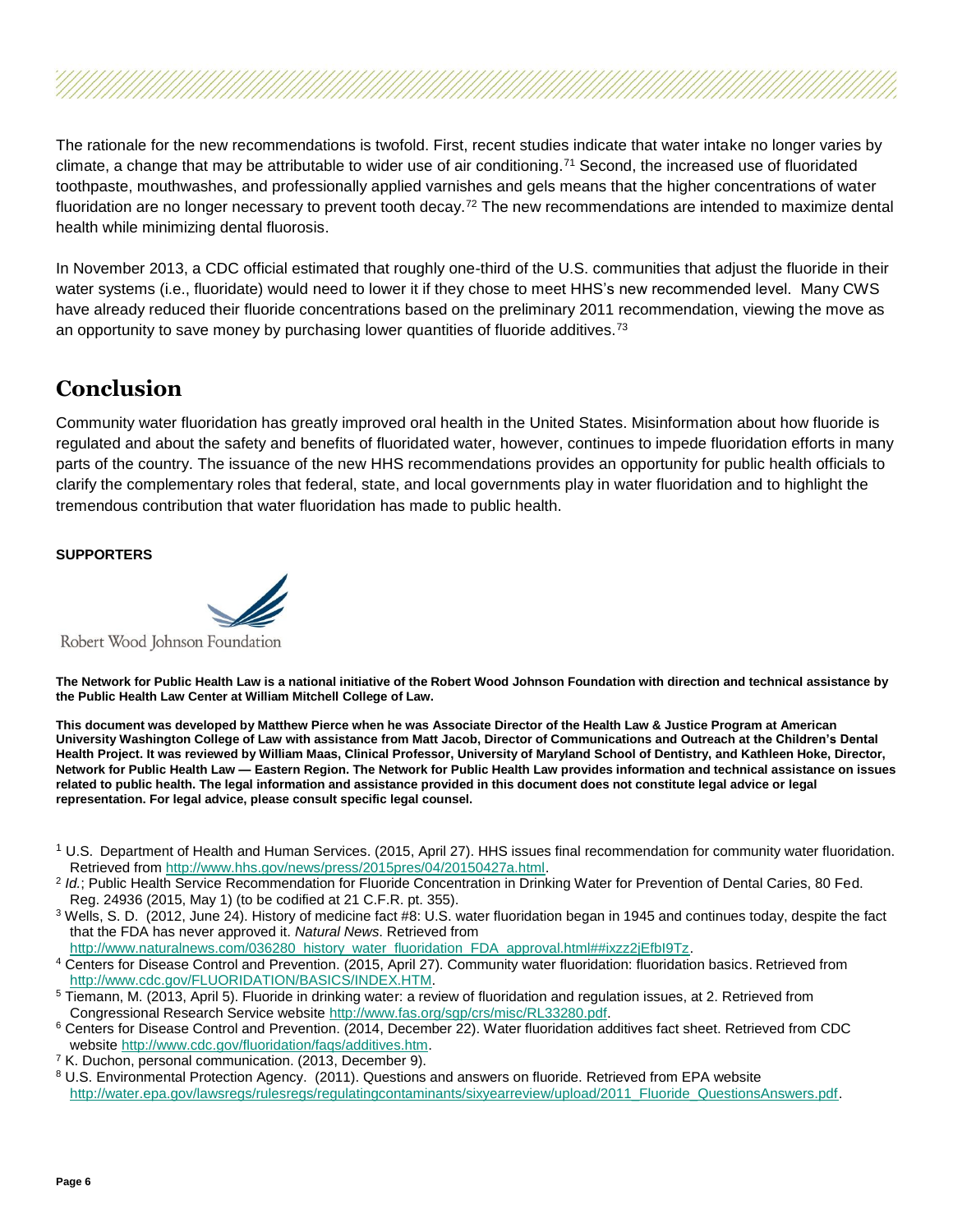<sup>9</sup> American Water Works Association. (2004). *Water fluoridation principles and practices: manual of water supply practices* (5th ed.)*.*  Denver, CO: American Water Works Association.

- 12 Throughout this Issue Brief, we rely on CDC's fluoridation rates. CDC's rates appear to be calculated by summing the estimated population receiving optimally fluoridated water (i.e., water in which the fluoride concentration has been adjusted) with the estimated population receiving water that has natural fluoride concentrations at or above the optimal level. Therefore, a small percentage of the people that are included in these rates may actually be receiving water with higher than optimal fluoride concentrations. According to Kip Duchon, National Fluoridation Engineer at CDC, 3.9 percent of people on CWS receive water with natural fluoride levels at or above the level recommended by HHS; less than 0.5 percent of individuals on CWS receive water with fluoridation levels above EPA's Secondary Maximum Contaminant Level of 2 mg/l, and less than 0.1% receive water exceeding EPA's Primary Maximum Contaminant Level of 4 mg/L.
- <sup>13</sup> Centers for Disease Control. (1977, April). Fluoridation census, 1975, at 7. Retrieved from CDC website [http://www.cdc.gov/fluoridation/pdf/statistics/1975.pdf.](http://www.cdc.gov/fluoridation/pdf/statistics/1975.pdf)
- <sup>14</sup> Centers for Disease Control and Prevention. (2013, November 22). Community water fluoridation: 2000 water fluoridation statistics. Retrieved from CDC website [http://www.cdc.gov/fluoridation/statistics/2000stats.htm;](http://www.cdc.gov/fluoridation/statistics/2000stats.htm) Centers for Disease Control and Prevention. (2013, July 10). Community water fluoridation: cost savings of community water fluoridation. Retrieved from CDC website [http://www.cdc.gov/fluoridation/factsheets/cost.htm.](http://www.cdc.gov/fluoridation/factsheets/cost.htm)

- <sup>16</sup> Newbrun, E. (1989). Effectiveness of water fluoridation. *Journal of Public Health Dentistry*, 49(5), 279-289; Brunelle & Carlos, 1999; Brunelle, J.A., & Carlos, J.P. (1990). Recent trends in dental caries in U.S. children and the effect of water fluoridation*. Journal of Dental* Research, 69, 723-727.
- <sup>17</sup> Griffin, S.O., Gooch, B.F., Lockwood, S.A., & Tomar, S.L. (2001). Quantifying the diffused benefit from water fluoridation in the United States. *Community Dentistry and Oral Epidemiology*, 29(2), 120-129.
- <sup>18</sup> Slade, G.D., Sanders, A.E., Do, L., Roberts-Thomson, K., & Spencer, A.J. (2013). Effects of fluoridated drinking water on dental caries in Australian adults. *Journal of Dental Research*, 0022034513481190.
- <sup>19</sup> Fluoride in drinking water cuts tooth decay in adults, study shows. (2013, March 11), *Science Daily*. Retrieved from <http://www.sciencedaily.com/releases/2013/03/130311151255.htm>
- <sup>20</sup> Edelstein, B.L., Hirsch, G., Frosh, M., & Kumar, J. (2015). Reducing early childhood caries in a Medicaid population: a systems analysis. *Journal of the American Dental Association*, 146(4), 224-232.
- <sup>21</sup> CDC (2013) cost savings, *supra* note 14.
- <sup>22</sup> Griffin, S. O., Jones, K., & Tomar, S. L. (2001). An economic evaluation of community water fluoridation. *Journal of Public Health Dentistry*, *61*(2), 78-86.
- <sup>23</sup> National Institute of Dental and Craniofacial Research. (2014, May 28). Dental caries (tooth decay) in children (age 2 to 11). Retrieved fro[m http://www.nidcr.nih.gov/DataStatistics/FindDataByTopic/DentalCaries/DentalCariesChildren2to11.htm;](http://www.nidcr.nih.gov/DataStatistics/FindDataByTopic/DentalCaries/DentalCariesChildren2to11.htm) National Institute of Dental and Craniofacial Research. (2014, May 28). Dental caries (tooth decay) in adults (Age 20 to 64). Retrieved from [http://www.nidcr.nih.gov/DataStatistics/FindDataByTopic/DentalCaries/DentalCariesAdults20to64.htm.](http://www.nidcr.nih.gov/DataStatistics/FindDataByTopic/DentalCaries/DentalCariesAdults20to64.htm)
- <sup>24</sup> Children's Dental Health Project. (2013, October 30). Most Americans unaware that ACA includes children's dental services*;* 1 in 3 report toothaches or other problems, and more say cost delays care. Retrieved from [http://cdhp.s3.amazonaws.com/downloads/cdhp-wakefield-survey.pdf.](http://cdhp.s3.amazonaws.com/downloads/cdhp-wakefield-survey.pdf)
- <sup>25</sup> Centers for Medicare & Medicaid Services, National health expenditures 2012 highlights. Retrieved May 28, 2015 from [https://kaiserhealthnews.files.wordpress.com/2014/04/highlights.pdf.](https://kaiserhealthnews.files.wordpress.com/2014/04/highlights.pdf)

- <sup>27</sup> Emami, E., de Souza, R. F., Kabawat, M., & Feine, J. S. (2013). The impact of edentulism on oral and general health. *International Journal of Dentistry*. doi: [10.1155/2013/498305.](http://dx.doi.org/10.1155%2F2013%2F498305)
- <sup>28</sup> American Academy of Pediatrics. (2015). Fluorosis facts: a resources for parents and caregivers. Retrieved from <http://ilikemyteeth.org/wp-content/uploads/2014/10/FluorosisFactsForFamilies.pdf> American Dental Association. (2005) Fluoridation facts, 2005; Centers for Disease Control and Prevention. (2015, May 13). Community water fluoridation: fluoridation safety. Retrieved from CDC websit[e http://www.cdc.gov/fluoridation/safety/.](http://www.cdc.gov/fluoridation/safety/)
- <sup>29</sup> National Research Council. (1993). *Health effects of ingested fluoride*. Washington, D.C.: National Academies Press, at 37.
- <sup>30</sup> Mascarenhas, A. K. (2000). Risk factors for dental fluorosis: a review of the recent literature. *Pediatric dentistry*, *22*(4), 269-277. <sup>31</sup> NRC (1993), *supra* note 29, at 45-46.
- <sup>32</sup> Iida, H., & Kumar, J. V. (2009). The association between enamel fluorosis and dental caries in US schoolchildren. *The Journal of the American Dental Association*, *140*(7), 855-862.
- 33 American Dental Association. (2015). Statement commemorating the 60<sup>th</sup> anniversary of community water fluoridation. Retrieved May 28, 2015 from ADA website [http://www.ada.org/en/about-the-ada/ada-positions-policies-and-statements/statement-commemorating](http://www.ada.org/en/about-the-ada/ada-positions-policies-and-statements/statement-commemorating-the-60th-anniversary-of-co)[the-60th-anniversary-of-co.](http://www.ada.org/en/about-the-ada/ada-positions-policies-and-statements/statement-commemorating-the-60th-anniversary-of-co)
- 34 McDonagh, M. S., Whiting, P. F., Wilson, P. M., Sutton, A. J., Chestnutt, I., Cooper, J. & Kleijnen, J. (2000). Systematic review of water fluoridation. *Bmj*, *321*(7265), 855-859 (estimating that, at a fluoridation level of 1 ppm (which is equal to 1 mg/L), about 12.5% of the exposed population would have aesthetically concerning fluorosis. *But cf.* Chankanka, Levy, Warren, and Chalmers (2010, p.

 $10$  Centers for Disease Control & Prevention. (1999) Achievements in public health, 1900 – 1999: fluoridation of drinking water to prevent dental caries. MMWR 48(41), 933-940. Retrieved fro[m http://www.cdc.gov/mmwr/preview/mmwrhtml/mm4841a1.htm.](http://www.cdc.gov/mmwr/preview/mmwrhtml/mm4841a1.htm) <sup>11</sup> *Id.*

<sup>15</sup> CDC (1999), *supra* note 10.

<sup>26</sup> CDC (1999), *supra* note 10.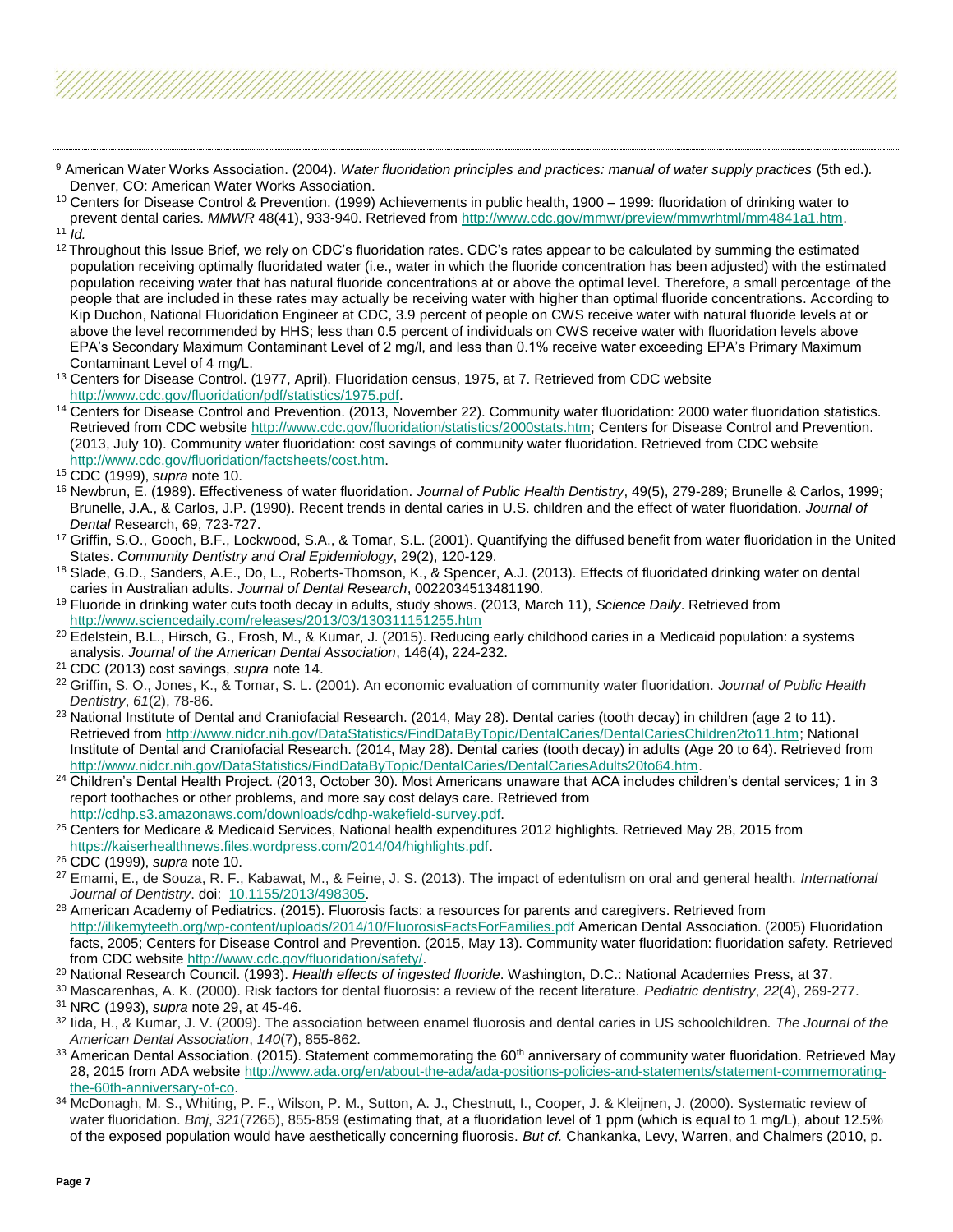106) (concluding that "In the more recent studies with methodological improvements to assess impact on quality of life, mild dental fluorosis clearly was not a concern. In fact, sometimes it was associated with improved oral health-related quality of life, probably due to the public's greater emphasis on white teeth."

- <sup>35</sup> American Academy of Pediatrics. (2015). Fluorosis facts: a resources for parents and caregivers. Retrieved from <http://ilikemyteeth.org/wp-content/uploads/2014/10/FluorosisFactsForFamilies.pdf> American Dental Association. (2005) Fluoridation facts, 2005.
- 36 Beltran-Aquilar, E. D., Barker, L., & Dye, B. A. (2010). Prevalence and severity of dental fluorosis in the United States, 1999-2004.
- <sup>37</sup> National Research Council. (2006). Fluoride in drinking water: a scientific review of EPA's standards. Washington, D.C.: National Academies Press, at 4.

```
38 Id. at 10.
```
- 39 Onoriobe, U., Rozier, R. G., Cantrell, J., & King, R. S. (2014). Effects of Enamel Fluorosis and Dental Caries on Quality of Life. *Journal of dental research*, *93*(10), 972-979.
- <sup>40</sup> U.S. Department of Health and Human Services Office of Disease Prevention and Health Promotion. (2015, May 28). Oral health. Retrieved May 28, 2015 from HealthyPeople.gov website
- [http://www.healthypeople.gov/2020/topicsobjectives2020/objectiveslist.aspx?topicId=32.](http://www.healthypeople.gov/2020/topicsobjectives2020/objectiveslist.aspx?topicId=32)
- <sup>41</sup> See Table 1.
- 42 Centers for Disease Control and Prevention. (2015, May 12). Community water fluoridation: scientific reviews and reports: assessing the weight of the evidence. Retrieved from CDC website [http://www.cdc.gov/fluoridation/safety/systematic.htm.](http://www.cdc.gov/fluoridation/safety/systematic.htm)
- <sup>43</sup> U.S. Const. amend. X.
- <sup>44</sup> Gostin, L.O. (2008). *Public health law: power, duty, restraint (*2nd ed.). Berkeley, CA: University of California Press, 92.
- <sup>45</sup> *See e.g.*, *City Comm'n of Fort Pierce v. State ex rel. Altenhoff*,1962; *Baer v. City of Bend*,1956; *Chapman v. City of Shreveport*, 1954 (all upholding cities' decisions to fluoridate their water based on their authority to protect the health and general welfare of their inhabitants. It is important to note, however, that how courts interpret states' delegation of police power does vary by state). *See also* Reynolds (2009, §§ 49, 50, 55).
- 46 Centers for Disease Control and Prevention. (2013, July 10). Community water fluoridation: cost savings of community water fluoridation. Retrieved from CDC website [http://www.cdc.gov/fluoridation/factsheets/cost.htm.](http://www.cdc.gov/fluoridation/factsheets/cost.htm)
- 47 The water district that serves San Jose voted to fluoridate in December 2011. (American Dental Association, 2012) Fred Ferrer, CEO of The Health Trust, a San Jose-based organization that was involved in the fluoridation campaign, stated that San Jose is working with a water wholesaler to implement the policy over the coming years. (F. Ferrer, personal communication).
- <sup>48</sup> The 13 states are Arkansas, California, Connecticut, Delaware, Georgia, Illinois, Kentucky, Louisiana, Minnesota, Nebraska, Nevada, Ohio, and South Dakota. Ark. Code Ann, § 20-7-136 (2011); Conn. Gen. Stat. § 19a-38 (2013); Del. Code Ann. Tit. 16, § 124 (West 2013); Ga. Code Ann. § 12-5-175 (West 2012); 415 Ill. Comp. Stat. 40/7a (West 2013); Ky. Rev. Stat. Ann. § 211.190(Section 11) (West 2012); Minn. Stat. Ann. § 144.145 (West 2012); Neb. Rev. Stat. Ann. §71-3305 (2012); Nev. Rev. Stat. Ann. § 445A.055 (West 2011); Ohio Rev. Code Ann. § 6109.20 (West 2012); S.D. Codified Laws § 34-24A-3 (2013); 902 Ky. Admin. Reg. s 115:010 (Section 1(1) 2013).
- <sup>49</sup> Ark. Code Ann, § 20-7-136 (2011); Conn. Gen. Stat. § 19a-38 (2013); Ky. Rev. Stat. Ann. § 211.190(Section 11) (West 2012); Neb. Rev. Stat. Ann. §71-3305 (2012); Nev. Rev. Stat. Ann. § 445A.055 (West 2011); Ohio Rev. Code Ann. § 6109.20 (West 2012); S.D. Codified Laws § 34-24A-3 (2013); 902 Ky. Admin. Reg. s 115:010 (Section 1(1)) 2013).
- <sup>50</sup> Nev. Rev. Stat. Ann. § 445A.055 (West 2011).
- <sup>51</sup> S.D. Codified Laws § 34-24A-3 (2013).
- $52$  Cal. Health & Safety Code § 116409(a) (West 2013); La. Rev. Stat. Ann. § 40:5.11 (West 2012).
- <sup>53</sup> CDC (2013) cost savings, *supra* note 14.
- 54 As noted earlier, 3.9 percent of individuals whom CDCs counts as receiving fluoridated water receive water with natural fluoride levels at *or above* the level recommended by HHS. Since the 2020 goal of 80 percent is for "optimally fluoridated water," the percentage of individuals receiving "optimally fluoridated water" in each state may be a bit lower than the rates given by the CDC. According to the CDC, the top 20 states have fluoridation rates of 84 percent or above, so they would probably meet or exceed the 2020 goal even if individuals receiving water with fluoride levels above the recommended level were excluded from the numerator. Texas's 2012 rate, however, is 79.6 percent, so it is possible that it has not yet met CDC's target rate for optimally fluoridated water.
- <sup>55</sup> Zernike, K. (2012, March 2). In New Jersey, a battle over a fluoridation bill, and the facts. *New York Times.* Retrieved from [http://www.nytimes.com/2012/03/03/nyregion/in-new-jersey-a-battle-over-fluoridation-and-the-facts.html?pagewanted=all&\\_r=0.](http://www.nytimes.com/2012/03/03/nyregion/in-new-jersey-a-battle-over-fluoridation-and-the-facts.html?pagewanted=all&_r=0)

<sup>56</sup> Pub. L. 93-523, 88 Stat. 1660.

- <sup>57</sup> U.S. Environmental Protection Agency. (2013, July 23). Water: basic Information about regulated drinking water contaminants. Retrieved from EPA websit[e http://water.epa.gov/drink/contaminants/basicinformation/fluoride.cfm.](http://water.epa.gov/drink/contaminants/basicinformation/fluoride.cfm)
- <sup>58</sup> *Id.*

- 60 National Research Council. (2006). Fluoride in drinking water: a scientific review of EPA's standards. Washington, D.C.: National Academies Press.
- <sup>61</sup> Hydrofluorosilicic Acid in Drinking Water; TSCA Section 21 Petition; Reasons for Agency Response, 78 Fed. Reg. 155, 48846 (2013, August 12).

<sup>62</sup> *Id.*

<sup>59</sup> Special Notice Exceedance of the SMCL for Fluoride. 40 C.F.R. § 141.208 (2014).